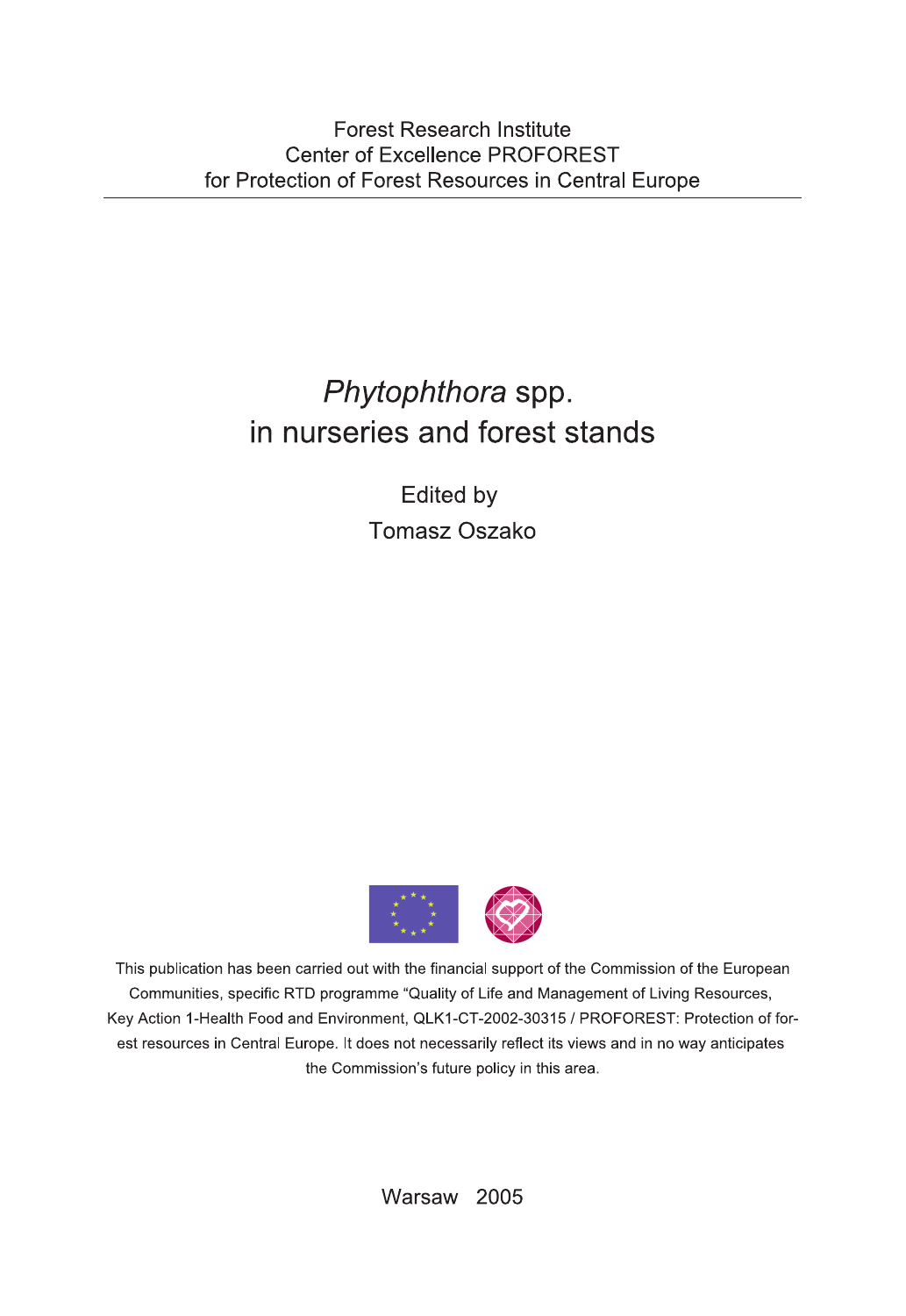All papers have been peer-reviewed by:

*prof. dr hab. L. Orlikowski* (Institute of Pomology and Floriculture in Skierniewice) *prof. dr hab. Z. Sierota* (Forest Research Institute in Warszawa) *dr J. Nowakowska* (Forest Research Institute in Warszawa) *dr in¿. T. Oszako* (Forest Research Institute in Warszawa) *dr in¿. K. Rakowski* (Forest Research Institute in Warszawa)

© Copyright by Forest Research Institute, Warsaw 2005

ISBN 83-87647-45-4

**Disclaimer:**

**The information provided in this publication in the sole responsibility of the authors and does not reflect the Community's opinion. The Community is not responsible for any use that might be made of appeared data.**

Instytut Badawczy Leśnictwa 00-973 Warszawa, ul. Bitwy Warszawskiej 1920 Roku nr 3, tel. [+48 22] 822 32 01 e-mail: Wydawnictwa\_IBL@ibles.waw.pl; edition 250 copies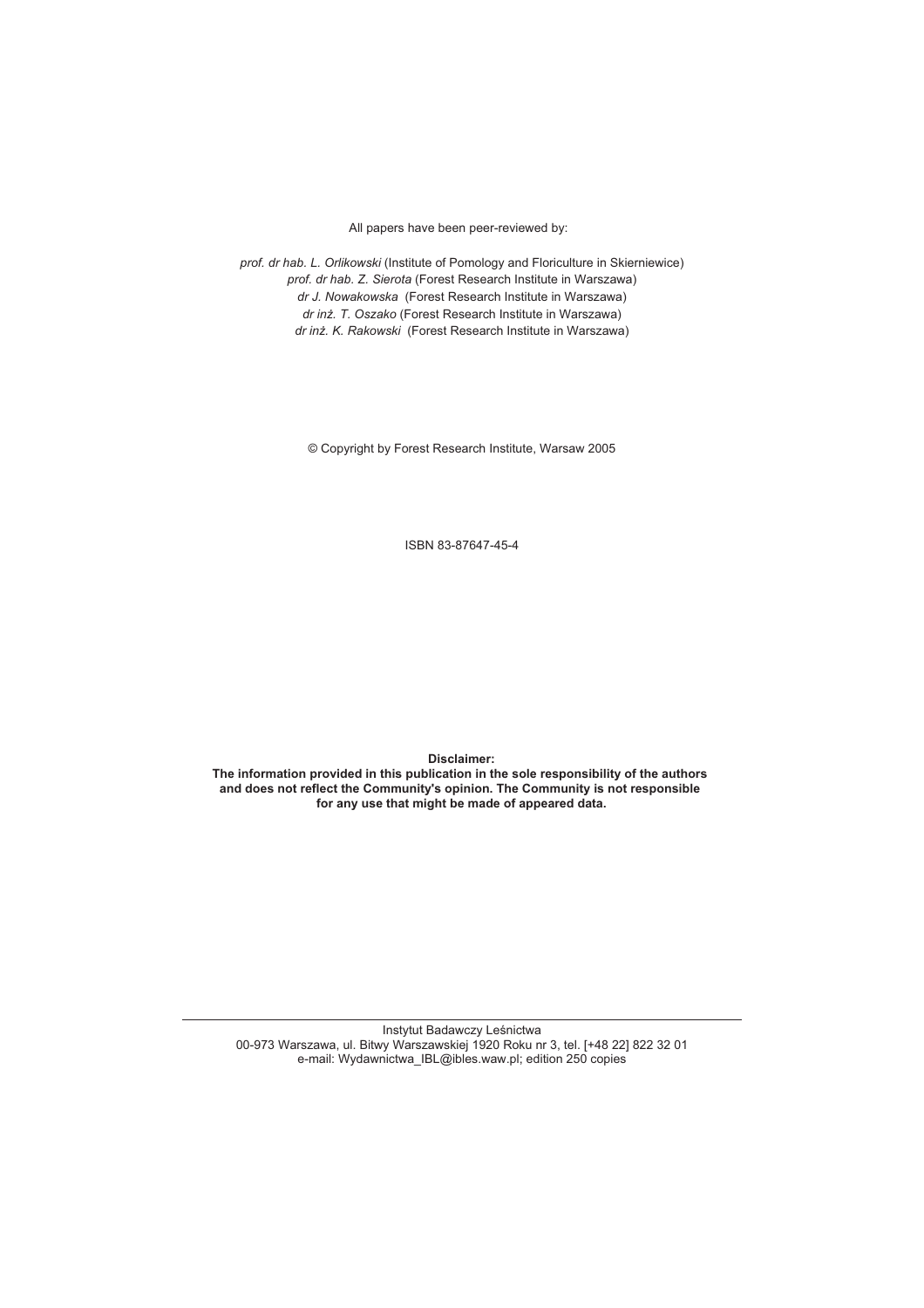## **CONTENTS**

| Lassaad Belbahri, Tomasz Oszako, Gautier Calmin, Esperanza Sanchez-Hernandez,               |
|---------------------------------------------------------------------------------------------|
| <b>Bernard Paul, and Francois Lefort</b>                                                    |
| Characterization of Pythium spp. isolated from forest soils in Spain, Portugal              |
| and Poland and their possible contribution to broadleaved tree decline. 5                   |
| <b>Jennifer Juzwik</b>                                                                      |
| Phytophthora ramorum and sudden oak death in the USA:                                       |
| complexities of and recent responses to the emerging problem                                |
|                                                                                             |
| Stefan Wagner, Katrin Kaminski, Sabine Werres                                               |
| Diseases symptoms of <i>Phytophthora ramorum</i> – a new quarantine organism. $\ldots$ . 29 |
| Leszek B. Orlikowski, Grażyna Szkuta                                                        |
| Phytophthora ramorum in Poland as potential threat of forests 37                            |
| Andrej Kunca, Roman Leontovyč                                                               |
| Occurrence of <i>Phytophthora</i> spp. on forest trees in Slovakia 41                       |
| Hanna Stępniewska                                                                           |
| Phytophthora spp. on beech seedlings in some forest nurseries                               |
|                                                                                             |
| Steve Woodward, William J. A. Bodles, Didier Chavariagga                                    |
| Phytophthora cinnamomi and other fine root pathogens in Scots pine forests                  |
|                                                                                             |
| Teresa Orlikowska, Katarzyna Wiejacha, Aleksandra Trzewik                                   |
| DNA markers in the identification and detection of <i>Phytophthora</i> species 63           |
| Leszek B. Orlikowski                                                                        |
| Biological and chemical control of Phytophthora ramorum 71                                  |
| Andrzej Księżniak                                                                           |
| Biological inoculants in the protection of rhododendrons and heather                        |
|                                                                                             |